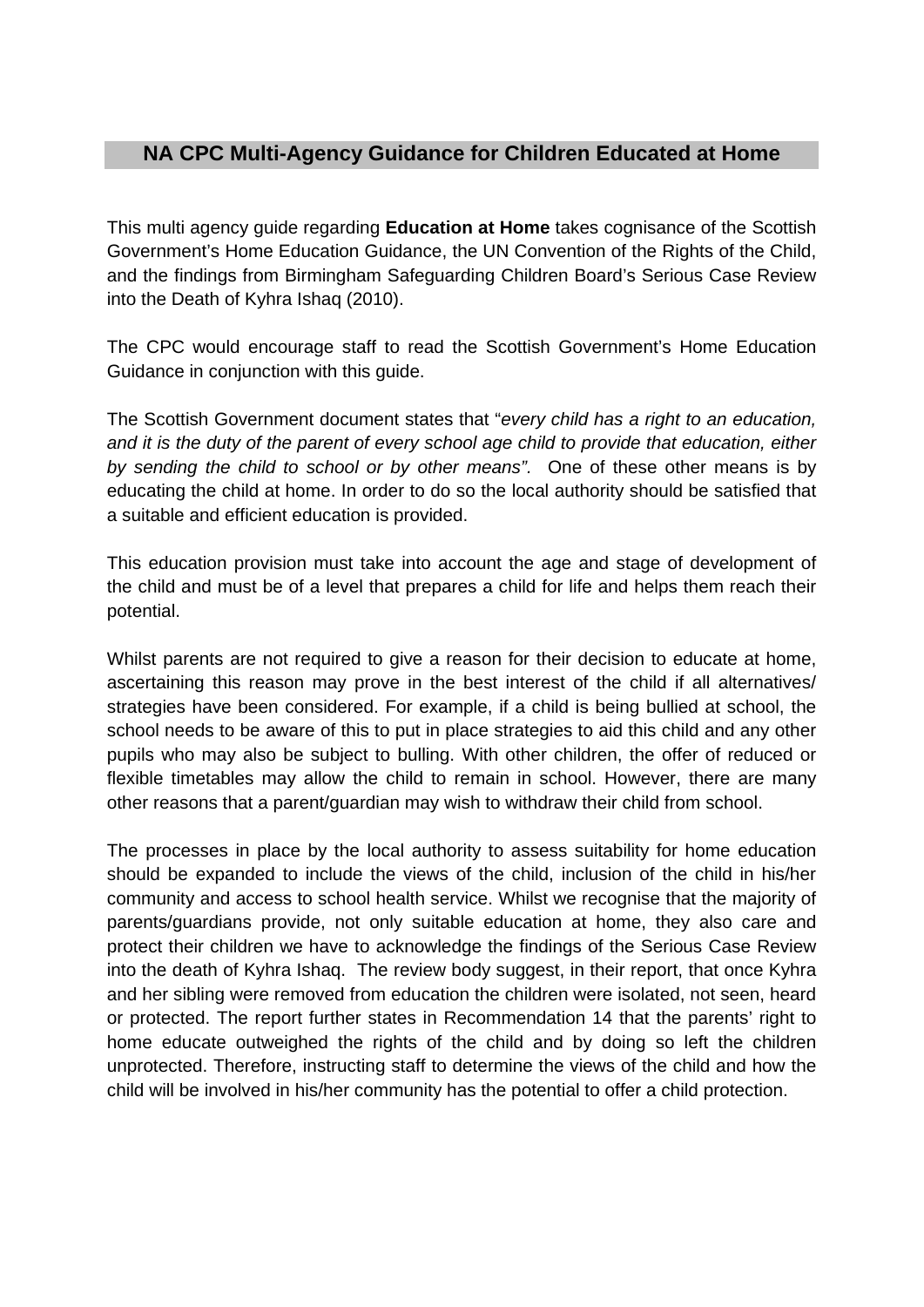The United Nations Convention on the Rights of the Child must be adhered to when preparing guidance affecting decision about children. Whilst all articles from the convention are important, those listed below are perhaps the most relevant in this instance.

# Article 3

The best interests of children must be the primary concern in making decisions that may affect them.

### Article 12

Children have the right to say what they think should happen and have their opinions taken into account.

### Article 23

Children who have any kind of disability have the right to special care and support.

Article 24 Children have the right to good quality health care.

Article 28

Children have the right to a primary education and young people should be encouraged to reach the highest level of education of which they are capable.

Article 31

Children have the right to relax and play, and to join in a wide range of cultural, artistic and other recreational activities.

### **N.B.**

Once the decision has been taken that the child is to be educated at home, School Health Services (school nurse) should be informed of this to allow that agency to offer their service to the child and family in an appropriate manner. This will ensure that children and young people are protected and have in place an agency with continued contact with the child / young person and their family.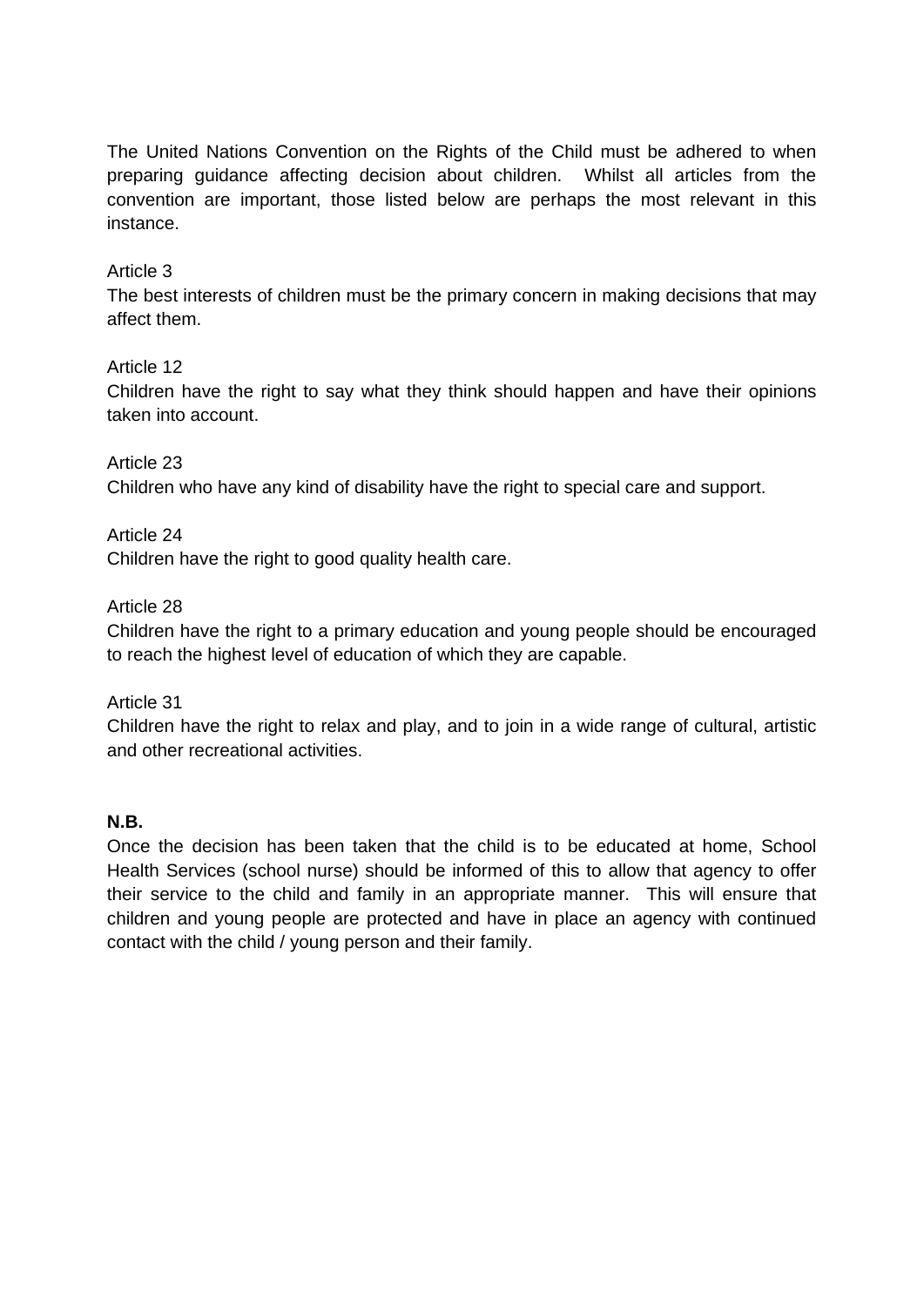# **The Application Process.**

- 1. Parent informs education authority of their intention to educate their child at home.
- 2. Document EAH2 is sent to the parents.
- 3. Headteacher prepares a report for the Quality Improvement Service which includes the child's academic achievements, any additional needs, attendance record, information on the involvement of other agencies for example has the child ever been referred to Social Services or the Scottish Children's Reporter Administration? Is the child subject to compulsory measures of supervision or are referrals to these agencies currently being considered? This report should also include information on the child's social and personal involvement with the school such as: Does the child have a circle of friends? Is the child withdrawn from others in the school environment? Does the child get involved with particular projects or groups? Does the child remain separate form the other pupils? This information should be available to the Quality Improvement Service prior to the visit to the family home.
- 4. At this stage it should be agreed who should, where applicable, ascertain the child's view on education at home. This can be done by the class teacher, Headteacher or Quality Improvement Service at the home visit. Where it has not been possible to ascertain the child's views, this must be recorded.
- 5. The Quality Improvement Officer visits the family at home. The parents' plan for education should be explored, for example a copy of the plan should be available, the resources should be identified and the learning environment needs to be accessed as to suitability. The inclusion of the child within his/her community should be clarified, as should the reason for the parents'/guardians' decision to educate at home. If the child has siblings, it should be recorded if these children are in education or not.
- 6. If the education authority is in agreement that the child can be educated at home, the school nurse from the designated school area should be notified of this decision to enable them to offer appropriate services to this child and family.

### Please note:

- A) Parents/guardians do not have to give a reason for choosing home education.
- B) In the period between receipt of an application to withdraw the child and a decision being issued, the education authority should take a reasonable approach to attendance procedures. In most cases it would be inappropriate to initiate or pursue attendance procedures.